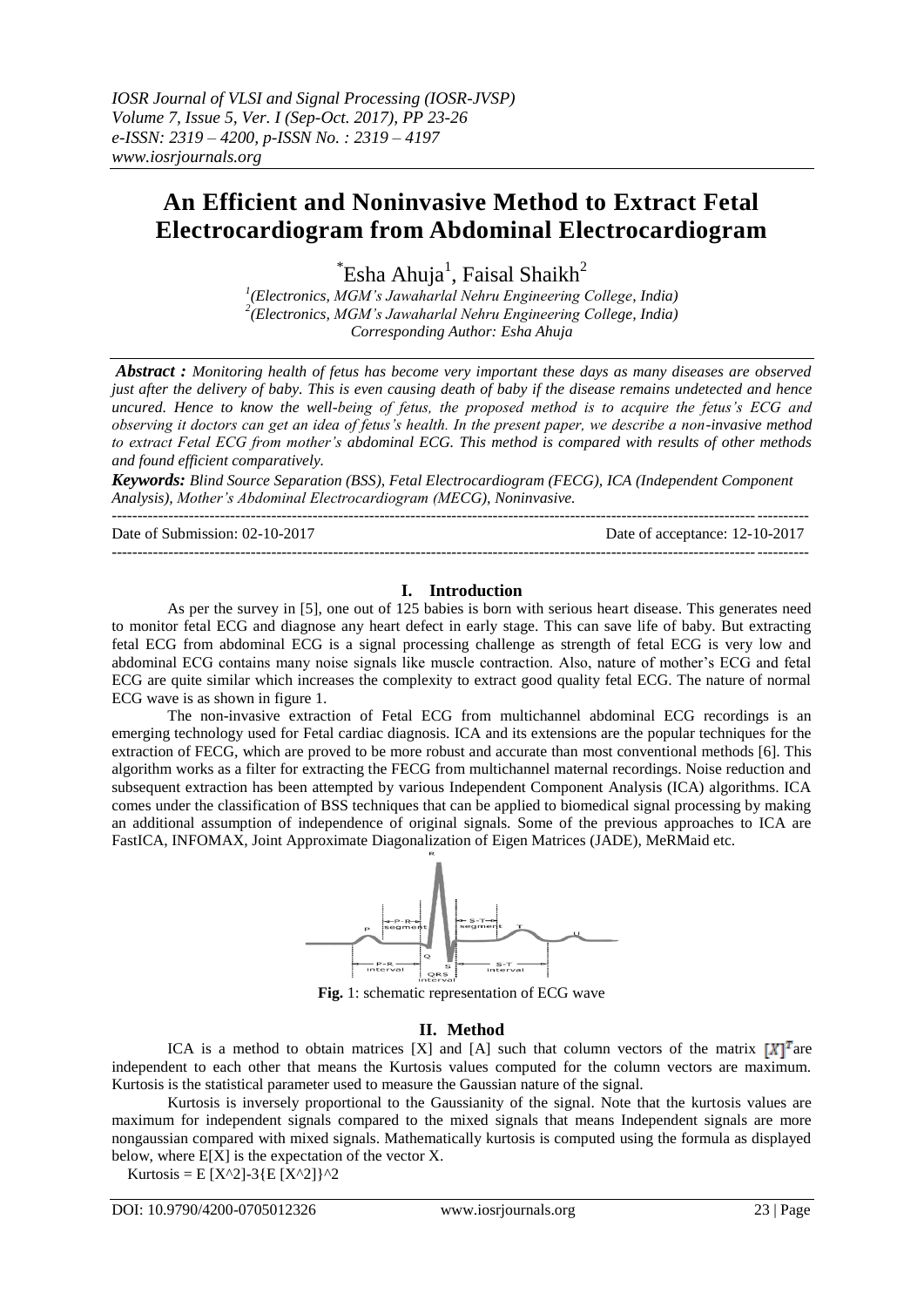

**fig. 2:** three independent signals and the corresponding mixed signals along with the kurtosis values

### **III. Equations**

The basis of most ICA approaches is a generative model, that is, a model that describes a method to how the measured signals are generated. The model takes an assumption that the measured signals are the product of instantaneous linear combinations of the independent sources. Such a model can be mathematically represented as:

$$
x_i(t) = a_{i1} s_1(t) + a_{i2} s_2(t) + \dots + a_{iN} s_{1N}(t)
$$
 (1)

For  $i = 1, 2, \dots N$ .

 $s = source signal$ .  $x = mixed signal$ .

a = constant.

Note that this is a series of equations for the N different signal variables,  $x_i(t)$ . While considering the ICA model equation, we can ignore the time function. Indeed, most ICA approaches do not take the consideration of ordering of variable elements; hence, the fact that s and x are time function is irrelevant.

In matrix form, above equation can be represented as follows:

$$
\begin{bmatrix} x_1 \\ \vdots \\ x_n \end{bmatrix} = A \begin{bmatrix} s_1 \\ \vdots \\ s_n \end{bmatrix}
$$

From the algorithm section, the other elements of matrix B are computed using the following iteration equations:

 $b_{11}(t + 1) = E[(b_{11}(t)z_{1i} + b_{21}(t)z_{2i})^3z_{1i}] - 3 * b_{11}(t)$  $b_{21}(t + 1) = E[(b_{11}(t)z_{1i} + b_{21}(t)z_{2i})^3z_{2i}] - 3 * b_{21}(t)$  $\begin{array}{l}\nb_{12}(t+1) = E\left[\left(b_{12}(t)z_{1i} + b_{22}(t)z_{2i}\right)^3 z_{1i}\right] - 3 * b_{21}(t) \\
b_{22}(t+1) = E\left[\left(b_{12}(t)z_{1i} + b_{22}(t)z_{2i}\right)^3 z_{2i}\right] - 3 * b_{22}(t)\n\end{array}$ The columns of the matrix B are made orthonormal to each other. This can be explici

iteration, after updating the values using the equation [1].

### **IV. Algorithm**

The mixed signal y(t) refers to the abdominal signal which is a mixture of Fetal ECG, maternal ECG, muscle contraction noise, baseline wandering error, electrode leads noise etc. The mean variance of these signal is removed and the signal  $y(t)$  is converted to  $z(t)$ . For this purpose, Hotellilng transformation can be used. Matrix B is actually the inverse of matrix A which is first initialized. Different noises are removed using particular filters during the pre-processing step. Later the ICA Algorithm is applied on the data to finally acquire the Fetal ECG. The results of this algorithm are discussed in the preceding paragraph under Experiments and Results.

Steps of the used algorithm are as follows:

- 1. Given mixed signals  $y_1(t)$  and  $y_2(t)$  are converted into  $z_1(t)$  and  $z_2(t)$  such that the covariance matrix computed using the converted signals  $z_1(t)$  and  $z_2(t)$  is the identity matrix
- 2. Initialize the values for the matrix B such that  $B^T B = [1]$
- 

3. Update the elements of the matrix B using:<br> $b_{11}(t + 1) = E[(b_{11}(t) z_{1i} + b_{21}(t) z_{2i})^3 z_{1i}] - 3 * b_{11}(t)$ 

 $b_{11}(t)$  is the value for  $b_{11}$  in  $t^{th}$  iteration

 $b_{11}(t + 1)$  is the value for  $b_{11}$  in  $(t + 1)$ <sup>th</sup> iteration.

- Similarly, other elements of matrix B are computed.
- 4. Columns of the matrix B is made orthonormal to each other.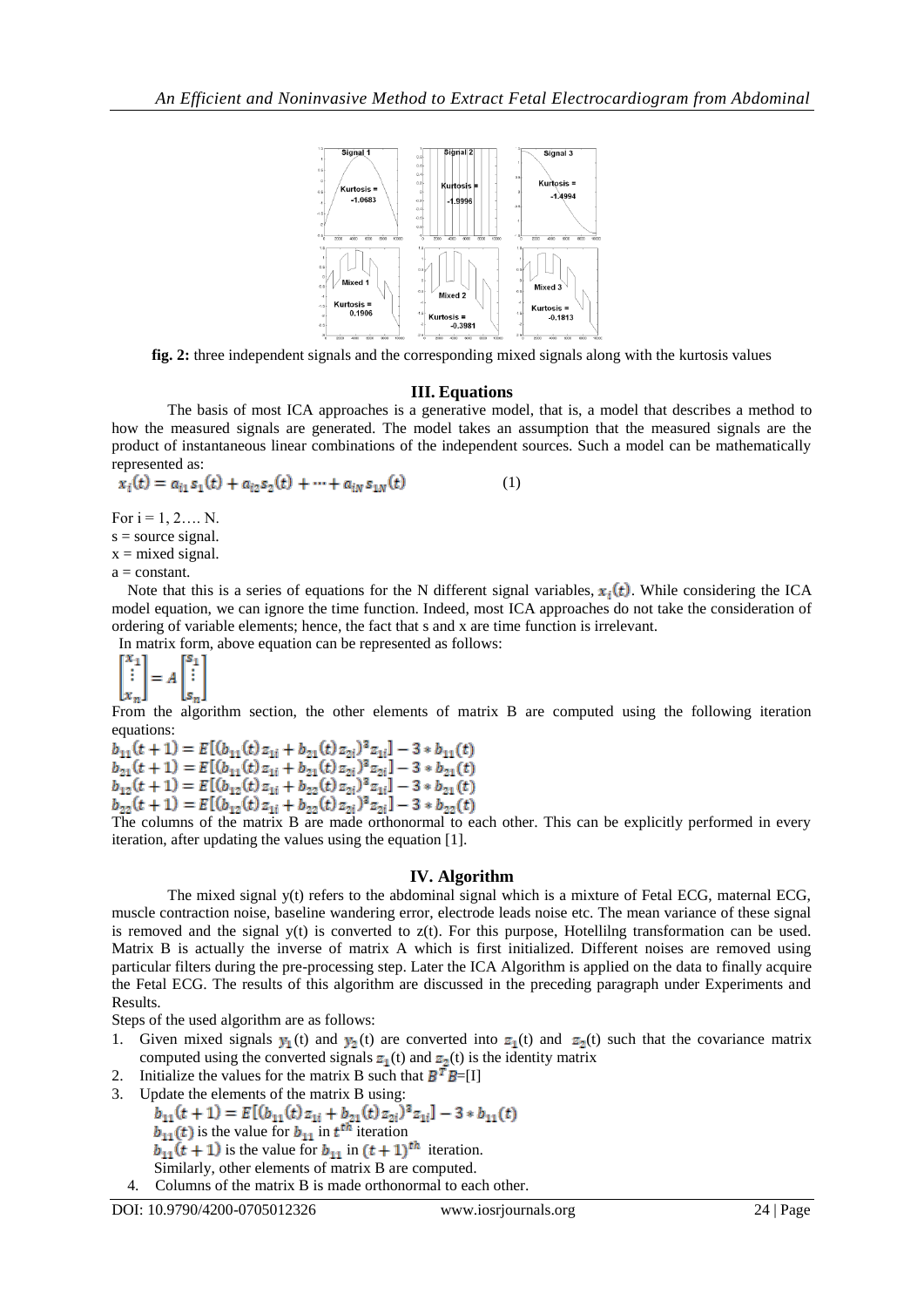5. Repeat step 3 and step 4 for "N" Iteration.

Independent signals are obtained by multiplying  $B<sup>T</sup>$  with the Z matrix

## **V. Results**

Abdominal signals used for this method are taken from the database of [7]. Applying the algorithm described in the section above, following results are obtained. Figure 3 represents the measured abdominal signal. Figure 4 represents the estimated FECG signal after applying the kurtosis function. Figure 5 represents the intermediate signals after preprocessing the measured signal. Figure 6 represents the extracted FECG signal.



**Fig. 5:** preprocessing signals